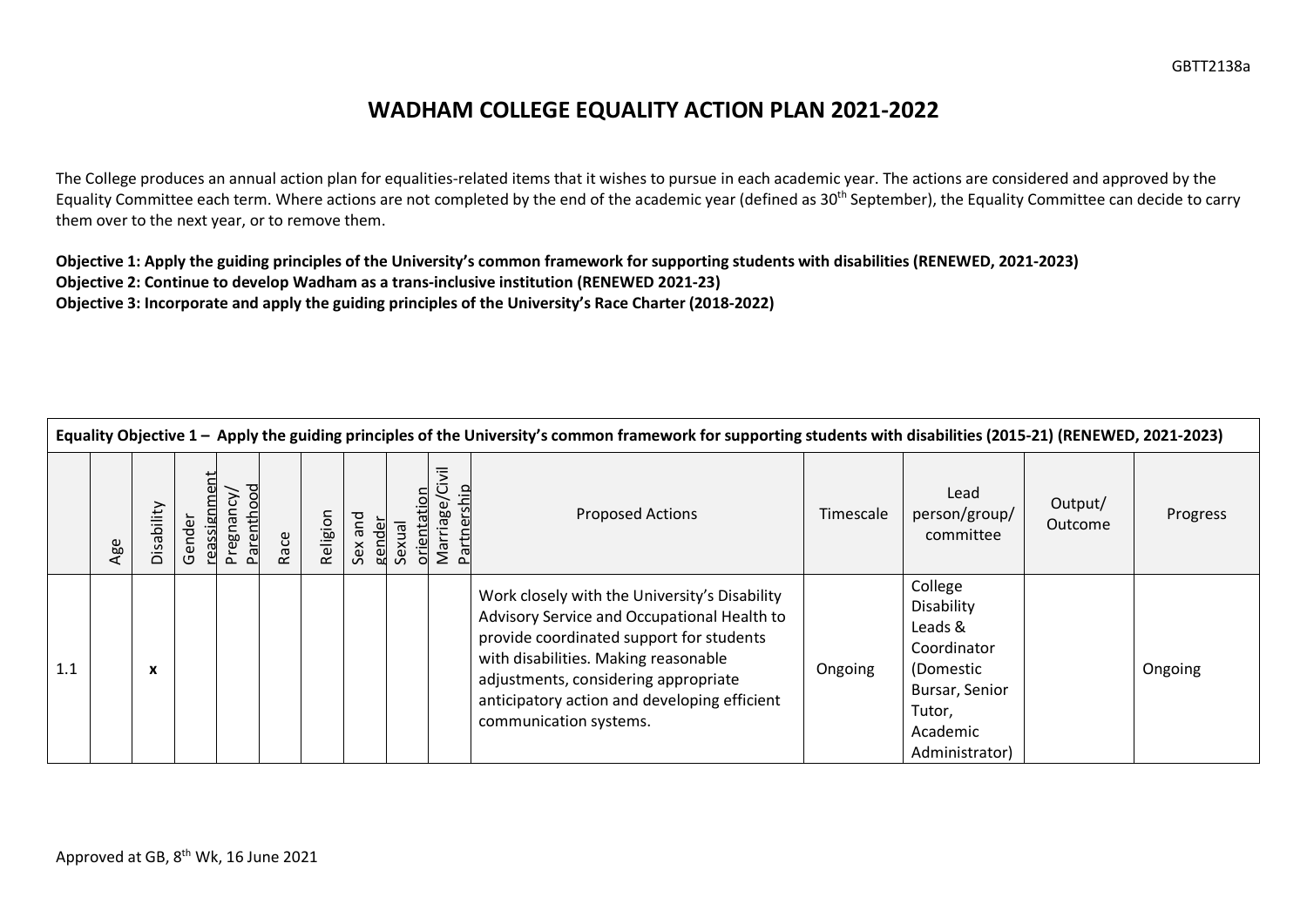| 1.2 | $\boldsymbol{\mathsf{x}}$ | Engage with and adopt policies flowing from<br>College<br>the Handbook which is to accompany the<br>Disability<br>Leads &<br>common framework.<br>Ongoing<br>Coordinator                                                                                                  | Revise<br>College<br>programme<br>in<br>collaboration<br>As policies are<br>published<br>with the<br>University's<br>developing<br>policy |
|-----|---------------------------|---------------------------------------------------------------------------------------------------------------------------------------------------------------------------------------------------------------------------------------------------------------------------|-------------------------------------------------------------------------------------------------------------------------------------------|
| 1.3 | $\boldsymbol{\mathsf{x}}$ | To be<br>College<br>Conduct a full access audit once the<br>completed<br>Disability<br>University's new full-time Access Auditor is in<br>by end of<br>Leads &<br>post and able to visit the College<br>2022<br>Coordinator                                               |                                                                                                                                           |
| 1.4 | $\boldsymbol{\mathsf{x}}$ | College<br>Contribute to a shared college resource<br>Disability<br>register once it has been established, and<br>Ongoing<br>Leads &<br>make use of it to support students<br>Coordinator                                                                                 | Dependent on<br>roll-out of<br>shared<br>resources                                                                                        |
| 1.5 | $\boldsymbol{\mathsf{x}}$ | Ongoing-<br>Production of a College specific guidance<br>College<br>aim to<br>pamphlet on support for students with<br>Disability<br>complete<br>disabilities, for use at open days, circulation<br>Leads and<br>end of<br>in freshers' packs etc.<br>Coordinator<br>2021 |                                                                                                                                           |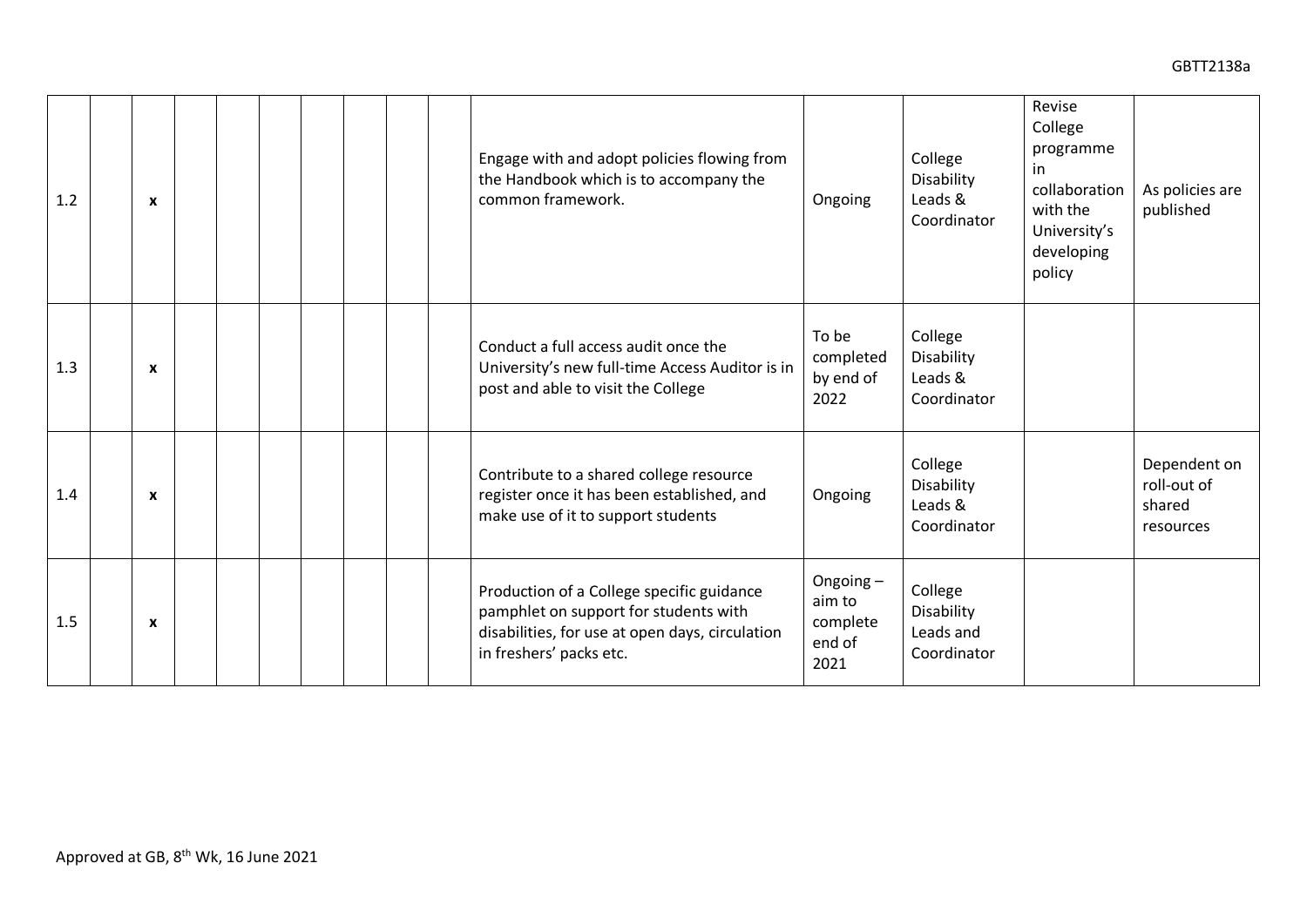|     | Equality Objective 2 - Continue to develop Wadham as a trans-inclusive institution (2017-2021) (RENEWED, 2021-2023) |            |                           |                          |      |          |                   |                       |                               |                                                                                                                                                                                                                                                   |           |                                           |                                                                                                                              |           |
|-----|---------------------------------------------------------------------------------------------------------------------|------------|---------------------------|--------------------------|------|----------|-------------------|-----------------------|-------------------------------|---------------------------------------------------------------------------------------------------------------------------------------------------------------------------------------------------------------------------------------------------|-----------|-------------------------------------------|------------------------------------------------------------------------------------------------------------------------------|-----------|
|     | Age                                                                                                                 | Disability | reassignment<br>Gender    | Parenthood<br>Pregnancy/ | Race | Religion | Sex and<br>gender | orientation<br>Sexual | Marriage/Civil<br>Partnership | <b>Proposed Actions</b>                                                                                                                                                                                                                           | Timescale | Lead<br>person/group/<br>committee        | Output/<br>Outcome                                                                                                           | Progress  |
| 2.1 |                                                                                                                     |            | $\boldsymbol{\mathsf{x}}$ |                          |      |          | X                 |                       |                               | Review college trans policy in line with<br>updated university guidance                                                                                                                                                                           | 2017-18   | Senior Tutor &<br>Welfare<br>Advisor      | University<br>policy<br>published<br>TT18; revisions<br>to College<br>policy<br>completed<br>and agreed by<br><b>GB TT18</b> | Completed |
| 2.2 |                                                                                                                     |            | $\boldsymbol{\mathsf{x}}$ |                          |      |          | X                 |                       |                               | Identify current trans-exclusive practices, and<br>update procedures / develop guidance on<br>trans-inclusive language and behaviour, in line<br>with Stonewall best practice<br>http://www.stonewall.org.uk/supporting-<br>trans-staff-workplace | Ongoing   | Senior Tutor /<br><b>HR</b>               |                                                                                                                              |           |
| 2.3 |                                                                                                                     |            | $\boldsymbol{\mathsf{x}}$ |                          |      |          | $\mathbf{x}$      |                       |                               | Ensure that all new buildings follow best-<br>practice for trans inclusivity, including<br>provision of sufficient gender-neutral<br>bathroom and changing facilities                                                                             | Ongoing   | Domestic<br><b>Bursar</b>                 |                                                                                                                              |           |
| 2.4 |                                                                                                                     |            | $\boldsymbol{\mathsf{x}}$ |                          |      |          | X                 |                       |                               | Encourage tutors to include trans-inclusive<br>'role models' into their teaching practices<br>where appropriate.                                                                                                                                  | Ongoing   | Tutorial<br>Fellows and<br>teaching staff |                                                                                                                              |           |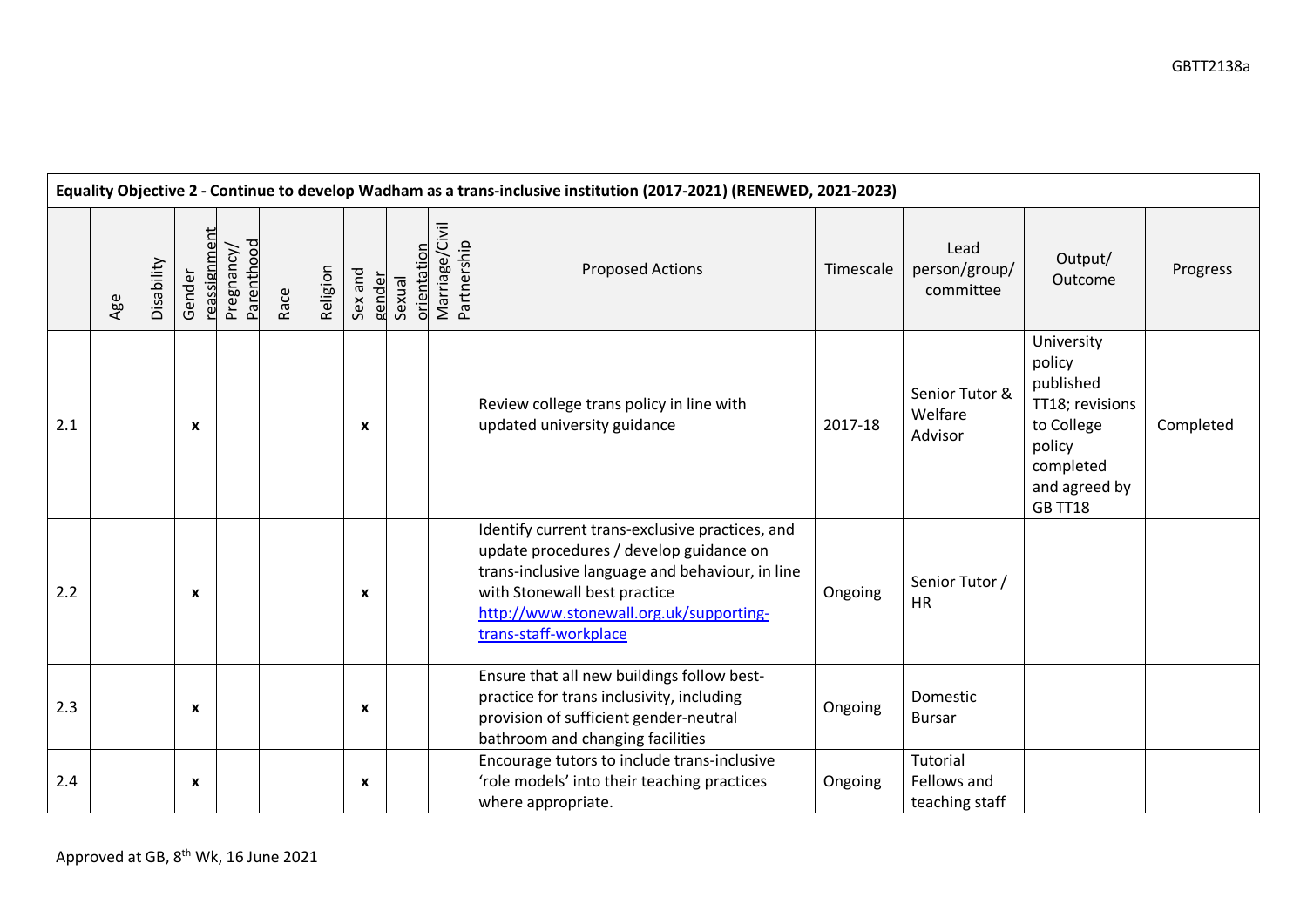|     | Equality Objective 3 - Incorporate and apply the guiding principles of the University's Race Charter (2018-2022) |            |                        |                          |      |          |         |                                |                                      |                                                                                                                                                                                                                                                                                                                               |           |                                                 |                    |          |  |  |  |
|-----|------------------------------------------------------------------------------------------------------------------|------------|------------------------|--------------------------|------|----------|---------|--------------------------------|--------------------------------------|-------------------------------------------------------------------------------------------------------------------------------------------------------------------------------------------------------------------------------------------------------------------------------------------------------------------------------|-----------|-------------------------------------------------|--------------------|----------|--|--|--|
|     | Age                                                                                                              | Disability | reassignment<br>Gender | Parenthood<br>Pregnancy/ | Race | Religion | Sex and | orientatio<br>gender<br>Sexual | Marriage/Civil<br><b>Partnership</b> | <b>Proposed Actions</b>                                                                                                                                                                                                                                                                                                       | Timescale | Lead<br>person/group/<br>committee              | Output/<br>Outcome | Progress |  |  |  |
| 3.1 |                                                                                                                  |            |                        |                          | X    |          |         |                                |                                      | Review college Race/BME policies and<br>practices in line with updated university<br>guidance (Race Charter)                                                                                                                                                                                                                  | Ongoing   | Senior Tutor &<br><b>Tutor for Race</b>         |                    |          |  |  |  |
| 3.2 |                                                                                                                  |            |                        |                          | X    |          |         |                                |                                      | Identify practices to increase the<br>proportion of BME applicants and<br>appointments to all academic and non-<br>academic posts in College                                                                                                                                                                                  | Ongoing   | Senior Tutor &<br><b>Tutor for Race</b><br>/ HR |                    |          |  |  |  |
| 3.3 |                                                                                                                  |            |                        |                          | X    |          |         |                                |                                      | Continue to target outreach and access<br>work towards BME applicants to increase<br>the number of applications and accepted<br>students from this group.                                                                                                                                                                     | Ongoing   | Tutor for<br>Access                             | See Note 1         |          |  |  |  |
|     |                                                                                                                  |            |                        |                          |      |          |         |                                |                                      | Note 1:<br>Examples of current BME Access Work:<br>Wadham funding 10 Target Oxbridge places 2020 (£13,133)<br>(8 participants funded 2019; 2019-20: 4 students from Target Oxbridge on course at Wadham)<br>Wadham sponsoring Onyx Magazine 2019-20 (£500)<br>Ethnicity of all participants tracked in access evaluation work |           |                                                 |                    |          |  |  |  |